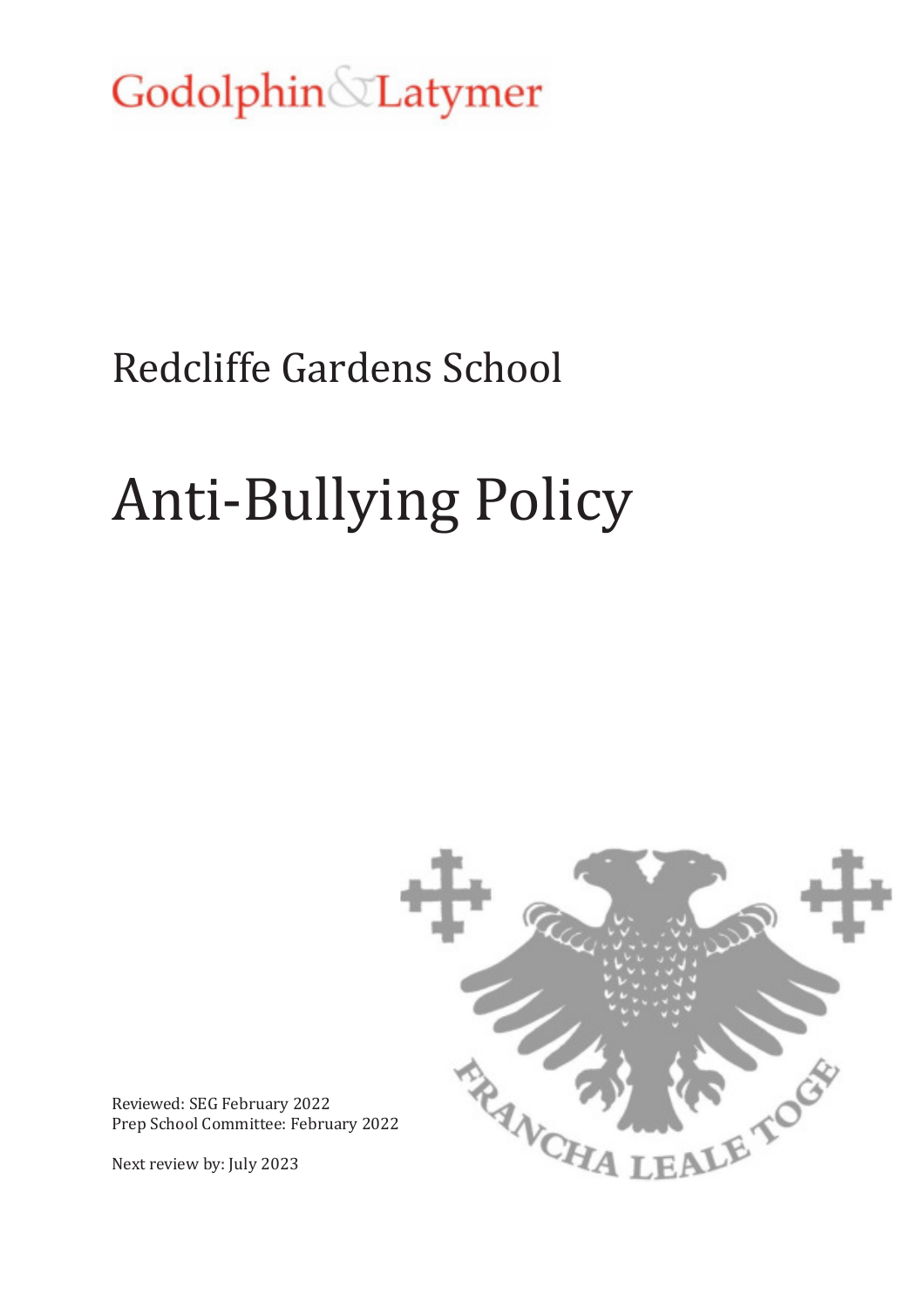**This policy applies to the whole school including the EYFS. It is available to parents and prospective parents on our website and a paper copy can be viewed in the School Office.** 

#### **1. Introduction**

- 1.1. Godolphin and Latymer Redcliffe Gardens School recognises that bullying of any kind is wrong. Any incident is therefore taken seriously and investigated. Perpetrators must be left in no doubt of the school's policy. Bullying will not be tolerated at the School.
- 1.2. This policy should be read in conjunction with the School's Behaviour and Discipline policy, On-line Safety policy, Safeguarding and Child Protection Policy and Redcliffe Values.
- 1.3. The School is aware of its duties under the Equality Act 2010, including issues related to pupils and staff with additional needs and makes reasonable adjustments for all.

#### **2. What is bullying?**

- 2.1. Bullying is repeated over time and intentionally hurts another pupil or group physically or emotionally and is often motivated by prejudice against particular groups, for example, on grounds of race, religion, culture, sex, gender, homophobia, gender reassignment, sexual orientation, special educational needs and disability, or because a child is adopted or is a carer - it may occur directly or through cyber-technology (social websites, mobile 'phones, text messages, photographs and email). Bullying may be both physical and emotional and, therefore, may cause both physical and psychological damage.
- 2.2. The School has procedures to follow so that it is easy to report bullying, including cyberbullying and bullying outside school and records are kept in our Bullying Log.
- 2.3. The School seeks to raise awareness of staff through training, so that the principles of the school policy are understood, legal responsibilities are known, action is defined to resolve and prevent problems, and sources of support are available. We use educational elements such as personal, social, health, citizenship and economic education (PSHCEE), assemblies, projects, drama, stories, literature with discussion of differences between people and the importance of avoiding prejudice-based language. We will implement disciplinary sanctions which reflect the seriousness of an incident and convey a deterrent effect (strong sanctions such as exclusion may be necessary in cases of severe and persistent bullying).
- 2.4. The School has clear policies communicated to parents, pupils and staff, which creates an environment of good behaviour and respect, with helpful examples set by staff and older pupils and celebration of success.
- 2.5. We involve parents and ensure pupils are clear about the part they can play to prevent bullying, including when they find themselves as bystanders.

#### **3. Aims and Objectives**

- 3.1. Bullying is wrong and damages individual children. We aim:
	- 3.1.1. To do all we can to prevent it, by developing a school ethos in which bullying is regarded as unacceptable.
	- 3.1.2. To produce, as a school, a safe and secure environment where all can learn without anxiety.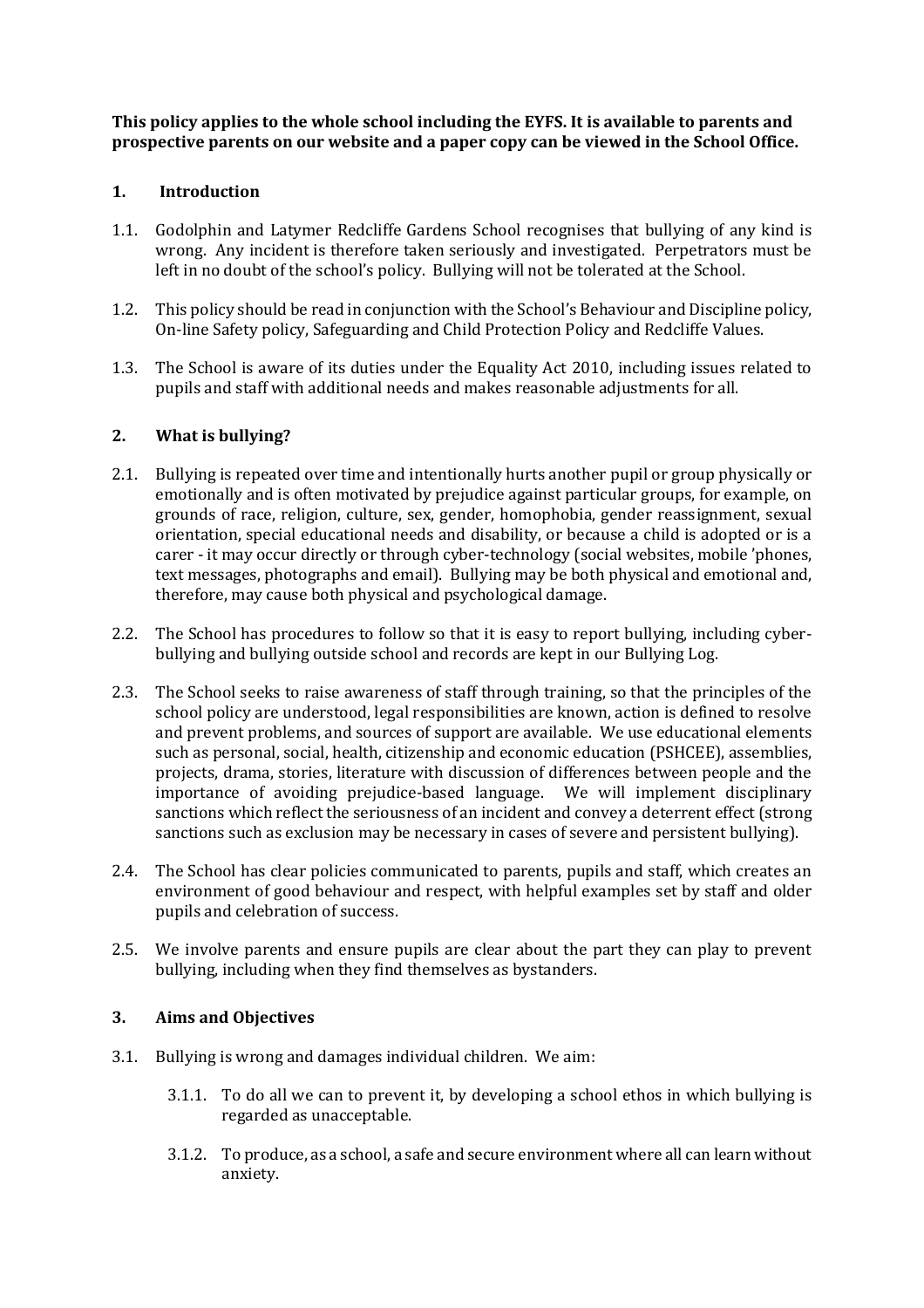- 3.1.3. To produce a consistent school response to any bullying incidents that may occur.
- 3.1.4. To make all those connected with the school aware of our opposition to bullying, and we make clear each person's responsibilities with regard to the eradication of bullying in our school.

#### **4. Types of Bullying**

4.1. *Physical* 

For example: hitting, kicking, pulling hair, pinching, punching, tripping up, damaging belongings.

4.2. *Verbal – Direct* 

For example: name-calling, mocking someone's appearance or speech, racial or sexual harassment, hurtful teasing.

4.3. *Verbal – Indirect* 

For example: spreading nasty stories, passing nasty notes, social exclusion.

4.4. *Gestural*

For example: showing hostility, ignoring, rejecting.

4.5. *Passive*

For example: being a bystander.

- 4.6. *Cyber*-*Bullying*
	- 4.6.1. Cyber bullying is the use of information and communication technologies to support bullying and could involve various media including:
		- Texts, instant messages or calls on mobile phones;
		- The use of mobile phone camera images to cause distress, fear or humiliation;
		- Posting threatening, abusive, extremist, offensive or humiliating material or comments on websites;
		- Using email to message others in a threatening or abusive manner;
		- Hijacking or cloning email or other online accounts.
	- 4.6.2. Every bit as damaging and unacceptable as bullying by more direct, face to face means, cyber-bullying has become increasingly common and has additional potentially harmful consequences; through the use of mobile phones and the internet bullying can become public and may expose a victim to unwanted attention, danger, phone calls and harassment by strangers.
	- 4.6.3. The following distinctive features of cyber-bullying need to be recognised and taken into account when determining and effective response:
		- Impact: the scale and scope can be greater than tin other forms of bullying;
		- Targets and perpetrators: may be unlike traditional bullies and their targets;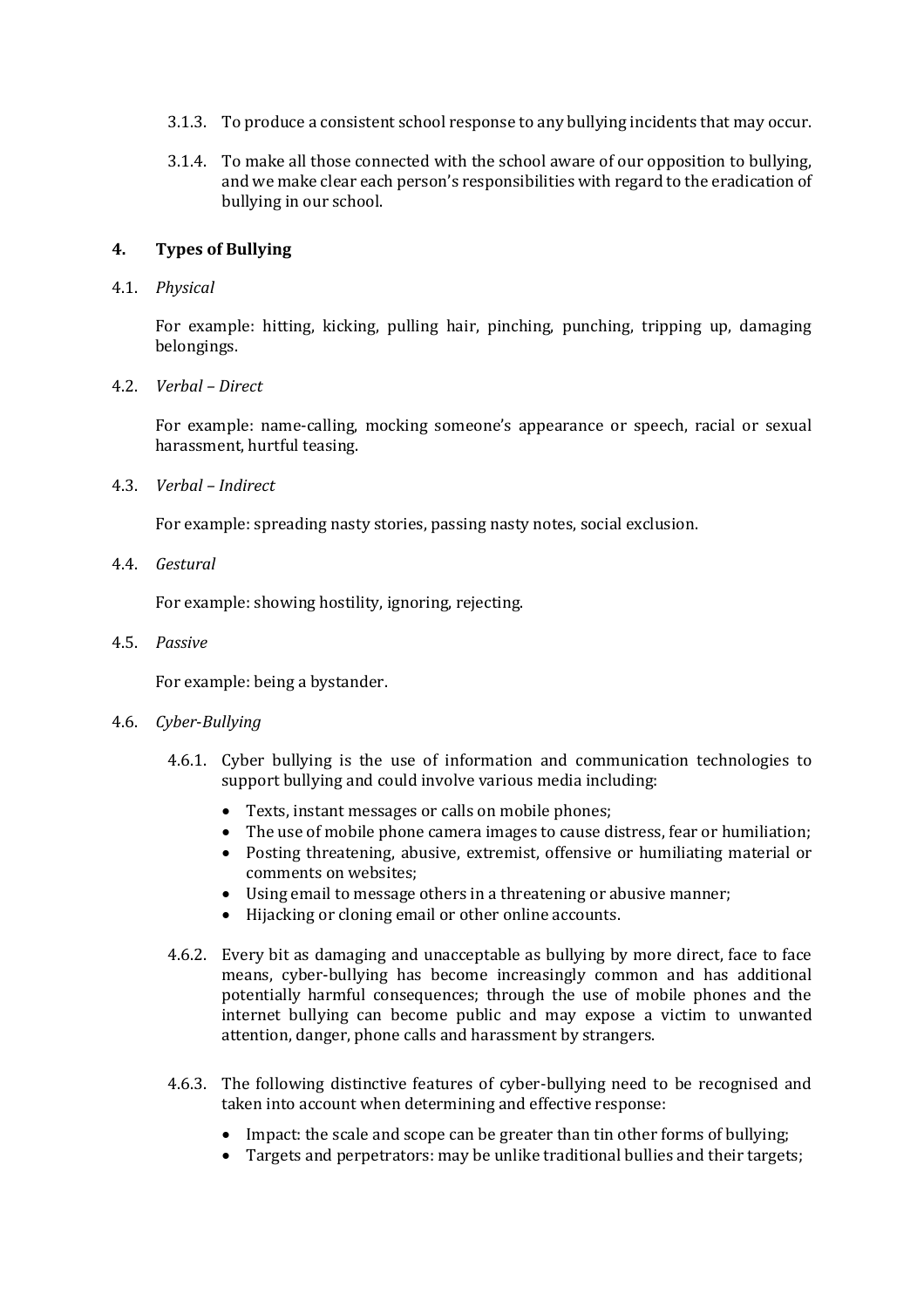- Location: the 24/7 and any-place nature of cyber-bullying is particularly unsettling and invasive. Perpetrators may not be connected to school and yet can bully directly while the victim is in school;
- Anonymity: the victim will not always know who is attacking them;
- Motivation: perpetrators may not always be aware that they are bullying;
- Evidence: the target of the bullying will have evidence of its occurrence.
- 4.6.4. See the Online Safety Policy for more details on online safety
- 4.7. *Prejudice Based Bullying:*
	- 4.7.1. Prejudice-based bullying is any type of direct physical or verbal bullying, indirect bullying or cyber-bullying based o[n protected characteristics s](https://www.equalityhumanrights.com/en/equality-act/protected-characteristics)uch as:
		- age
		- disability
		- gender reassignment
		- pregnancy and maternity
		- race
		- religion or belief
		- sex
		- sexual orientation

#### **5. The Role of the Staff**

- 5.1. All staff ensure that all children know that bullying is wrong, and that it is unacceptable behaviour, not only at school but also in the world at large. Reasons for bullying and strategies for dealing with such behaviour are dealt with as part of the PSHCEE curriculum and in assembly themes linked to the Redcliffe Values, which are displayed in every classroom.
- 5.2. Head ensures that all school staff receives sufficient training to be equipped to deal with all incidents of bullying.
- 5.3. The Head sets a school climate of mutual support and praise for success, so making bullying less likely. When children feel they are important and belong to a friendly and welcoming school, bullying is far less likely to be part of their behaviour.
- 5.4. The House and Buddy systems help to reinforce the feeling of mutual support and a listening ear.
- 5.5. Teachers and all support staff at the School take all forms of bullying seriously and will intervene to prevent incidents from taking place.
- 5.6. If a child complains about bullying or teachers witness an act of bullying, they do all they can to support the child who is being bullied. If a child is being bullied over a period of time, then, after consultation with the Head, the teacher informs the child's parents.
- 5.7. Teachers attempt to support all children in their class and to establish a climate of trust and respect for all. By praising, rewarding and celebrating the success of all children, we aim to prevent incidents of bullying.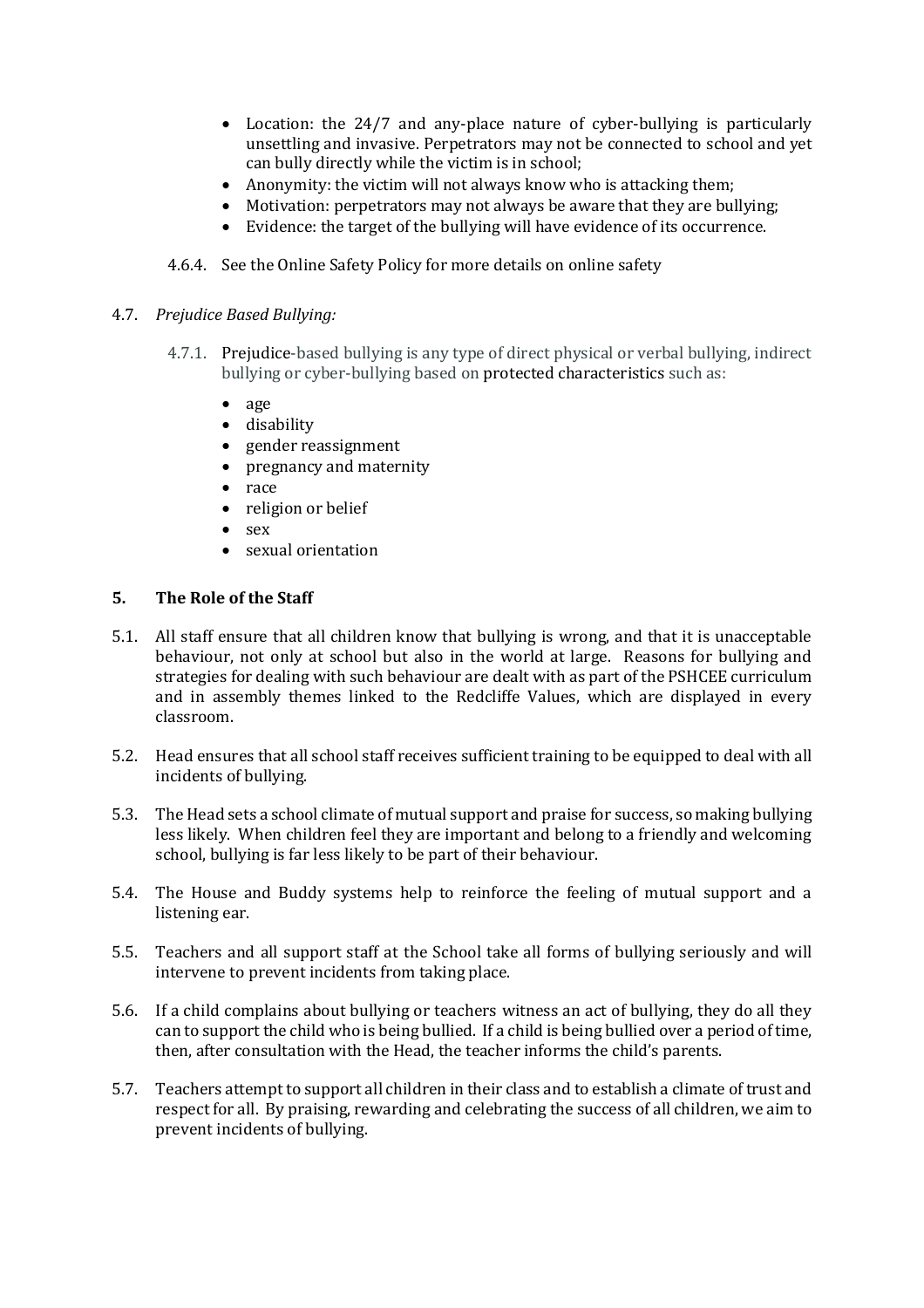5.8. A bullying incident will be treated as a child protection concern when there is 'reasonable cause to suspect that a child is suffering, or is likely to suffer, significant harm'. Where this is the case, staff will raise concerns with the Designated Safeguarding Lead who will pass concerns onto the Local Authority following as set out in the Safeguarding Policy.

### **6. The Role of Parents**

- 6.1. Parents who are concerned that their child might be being bullied, or who suspect that their child may be the perpetrator of bullying, should contact their child's form teacher immediately.
- 6.2. Parents have a responsibility to support the school's anti-bullying policy and to actively encourage their child to be a positive member of the school.

# **7. The role of pupils**

- 7.1. All pupils are reminded by their tutors at the start of the academic year that they should tell a member of staff immediately if bullying occurs.
- 7.2. Topics pertinent to bullying are addressed in assemblies, PSHCEE and form times.

#### **8. Procedure when an incident happens:**

#### 8.1. *Stage 1: Getting The Facts Straight*

- When incidents are witnessed by staff the perpetrator(s) should be removed from the scene to ensure the victim's protection.
- If it seems that there could have been more than one perpetrator, each should be interviewed individually to get the facts straight. Witnesses/bystanders should also be interviewed.
- The victim should be interviewed.
- Interviews should be recorded in writing.
- Any incident which raises safeguarding concerns will be treated as such in line with the Safeguarding policy and external agencies will be involved as necessary.

# **THERE IS NO EXCUSE FOR ANY KIND OF BULLYING BEHAVIOUR.**

#### 8.2. *Stage 2: Making Amends*

 The culprit is encouraged to carry out some corrective action to improve relationships e.g. shake hands and/or write a letter of apology.

#### 8.3. *Stage 3: Contacting The Parents*

 For serious and/or repeated incidents or evidence/allegations of such, the Head will contact the parents of both victim and perpetrator as quickly as possible, informing them of the action taken.

#### 8.4. *Stage 4: Following Up The Initial Interview*